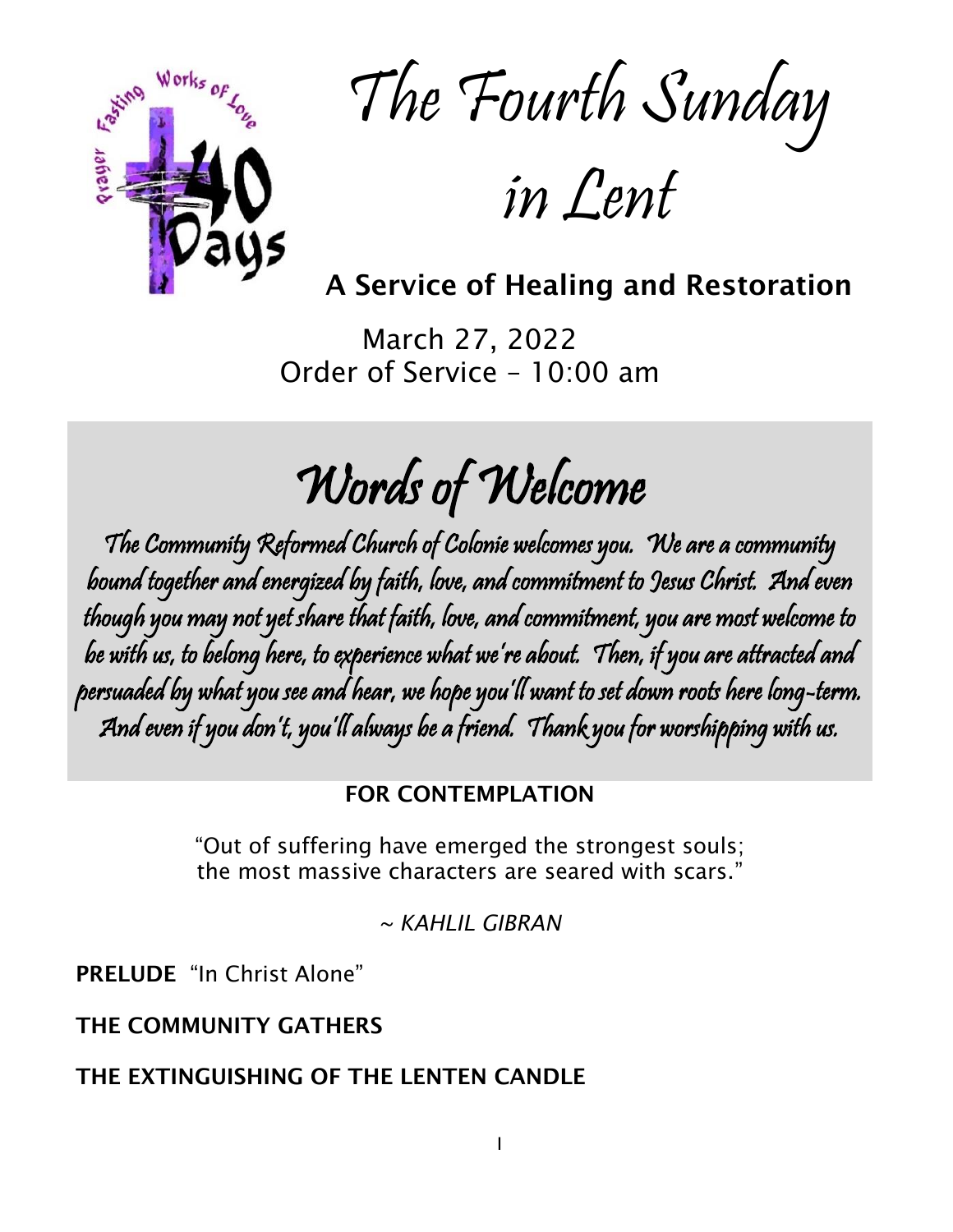INTROIT "How Shall I Come Before the Lord?"

# THE CALL TO WORSHIP  $\sim$  based on James 5:13-16

Are any among you suffering? *We should pray.*  Are any cheerful? *We should sing songs of praise.*  Are any among you sick? *We should call for the elders of the church and have them pray over us, anointing us with oil in the name of the Lord.*  The prayer of faith will save the sick, and the Lord will raise them up; and anyone who has committed sins will be forgiven. *Therefore, let us confess our sins to one another, and pray for one another, so that we may be healed.*  The prayer of the righteous is powerful and effective. *Let us worship God.*

**\*HYMN** "You Are My Hiding Place" (2 times)

*You are my hiding place You always fill my heart with songs of deliverance Whenever I am afraid, I will trust in You, I will trust in You Let the weak say I am strong In the strength of the Lord*

## INTRODUCTION TO THE SERVICE OF HEALING AND RESTORATION

TAIZÉ MEDITATION "Lord Be Glorified" (3 times)

*In our lives, Lord, be glorified, be glorified. In our lives, Lord, be glorified today.*

*In our homes, Lord, be glorified, be glorified. In our homes, Lord, be glorified today.*

*In your church, Lord, be glorified, be glorified. In your church, Lord, be glorified today.*

*In your world, Lord, be glorified, be glorified. In your world, Lord, be glorified today.*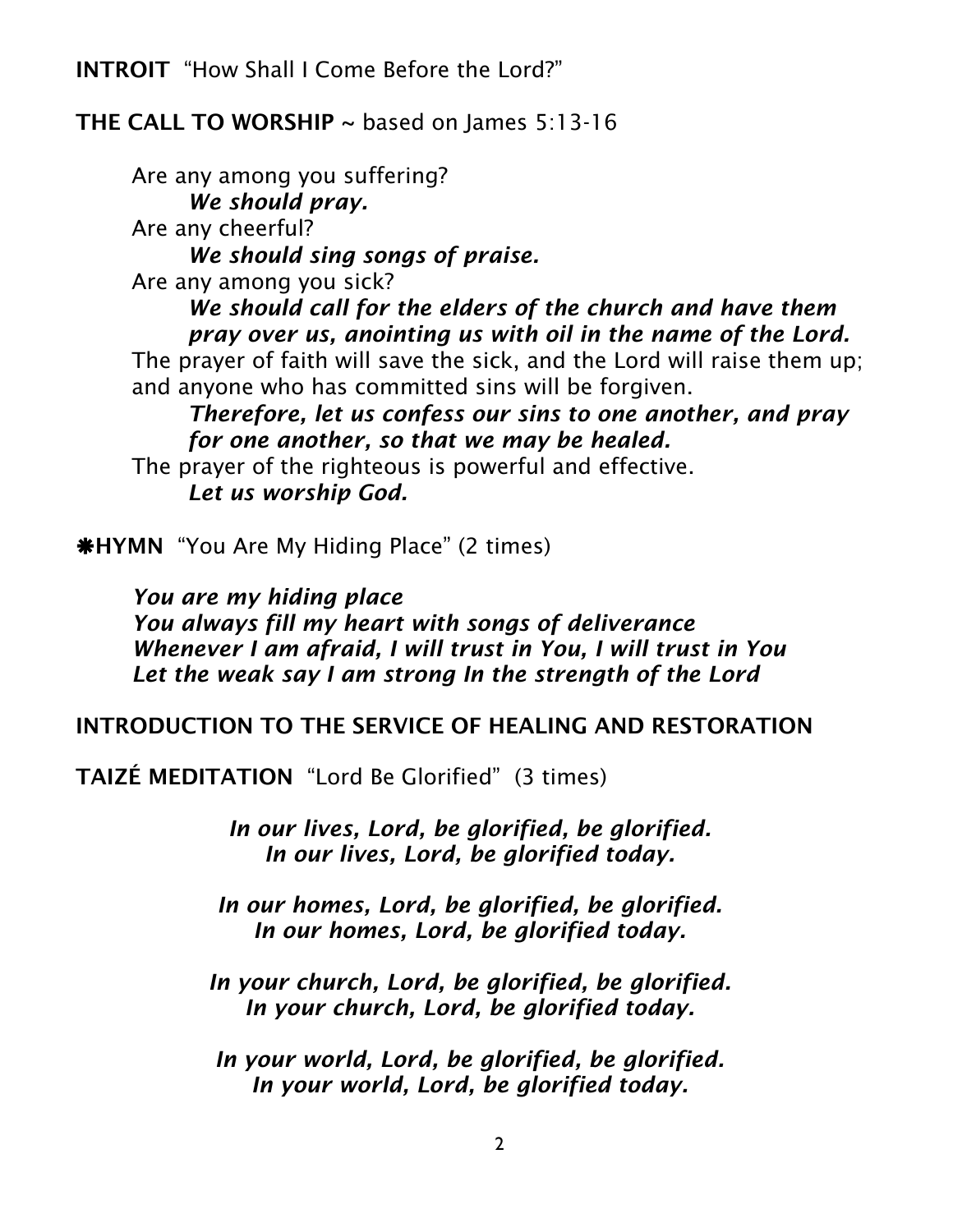## AN AFFIRMATION OF FAITH

*We believe Jesus came to bring good news to the poor, to proclaim release to the captives and recovery of sight to the blind, to let the oppressed go free, and to proclaim the Lord's favor.*

*We believe Jesus healed a centurion's slave, saying that he had not found such faith in all of Israel; we believe Jesus healed a demon-possessed man, in whom no faith was to be found. We believe Jesus healed those who asked; we believe Jesus healed those who never asked.*

*We believe that Jesus Christ bore our sins in his body on the cross, so that, free from sins, we might live for righteousness; for by his wounds we have been healed.*

*We believe that Jesus sent his disciples out to proclaim the kingdom of God and to heal. We believe those same disciples were arrested and questioned by what name they healed, and they responded, "by the name of Jesus Christ of Nazareth."*

*We believe that eventually even Lazarus died again, but that death has no victory or sting. We believe in a mystery, that at the last trumpet we will all be changed, as this perishable body puts on imperishability, and this mortal body puts on immortality.*

TAIZÉ MEDITATION "Wait for the Lord" (3 times)

*Wait for the Lord, whose day is near. Wait for the Lord: keep watch, take heart.*

CHILDREN'S MESSAGE ~ Lisa McGee

ANTHEM "You Are Mine"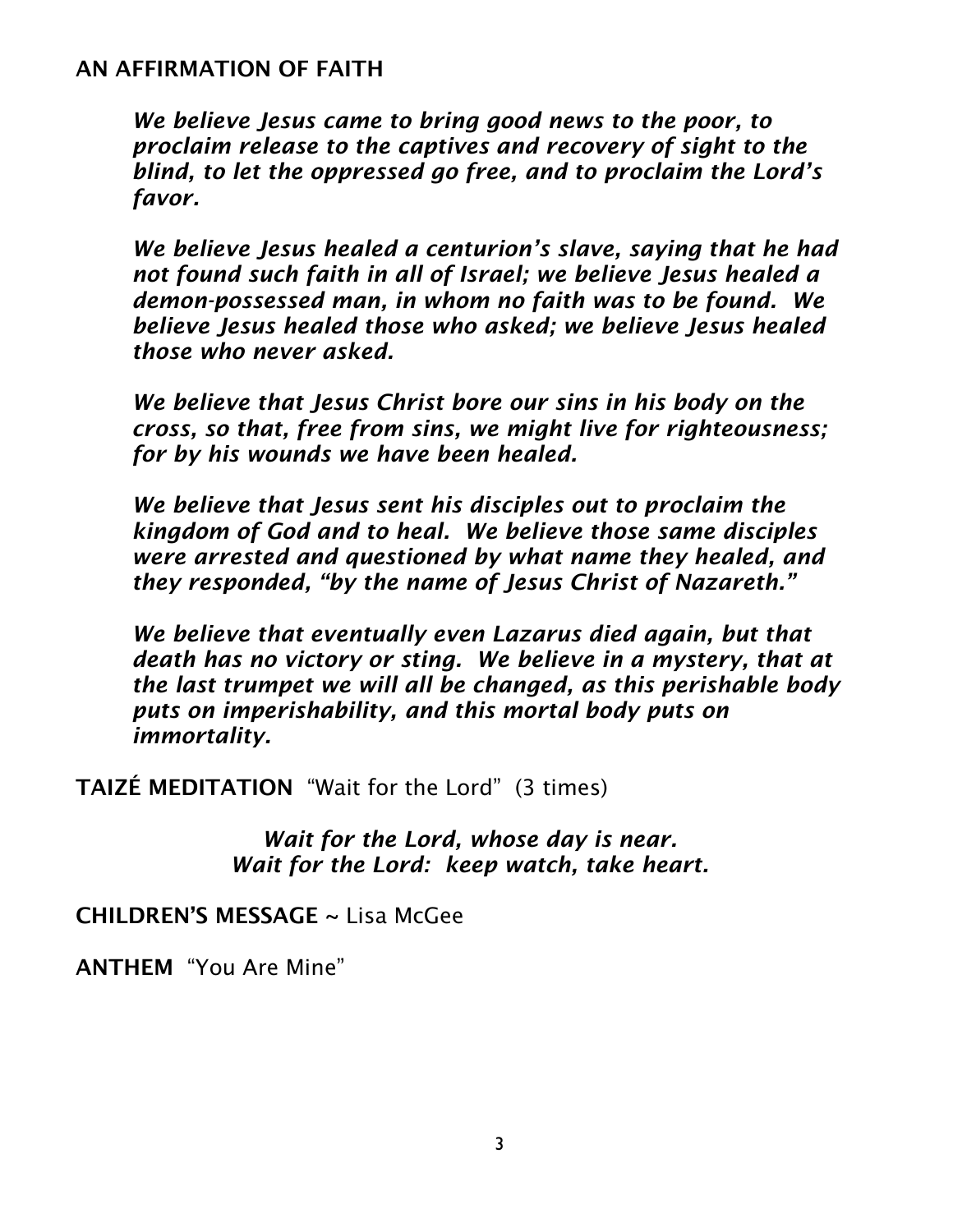SCRIPTURE LESSONS – Jeffrey Elsbree

I Thessalonians 5:16-18

<sup>16</sup>Rejoice always, <sup>17</sup> pray without ceasing,  $^{18}$  give thanks in all circumstances; for this is the will of God in Christ Jesus for you.

Philippians 4:6-7, 11b-13

<sup>6</sup>Do not worry about anything, but in everything by prayer and supplication with thanksgiving let your requests be made known to God. <sup>7</sup>And the peace of God, which surpasses all understanding, will guard your hearts and your minds in Christ Jesus.

<sup>11b</sup>I have learned to be content with whatever I have. <sup>12</sup>I know what it is to have little, and I know what it is to have plenty. In any and all circumstances I have learned the secret of being well-fed and of going hungry, of having plenty and of being in need. <sup>13</sup>I can do all things through him who strengthens me.

MORNING MESSAGE "In All Circumstances"

Jeffrey Elsbree Bruce Cornwell

# THE ELDER'S AND DEACON'S PRAYER

# *O God, hear us; hear our prayer.*

Elder: O Great Physician, there is pain in us, Lord, and sickness. It comes in many forms…but the anguish is the same. Some of us are battling disease and injury. Perhaps not even our closest friends know how really serious it is, but you know. Some of us live with pain as an ever-present companion. We want you to take the hurt away; but if it must be, give us the stamina and grace to bear it with patience and the power to keep from taking it out on those around us.

## *O God, hear us; hear our prayer.*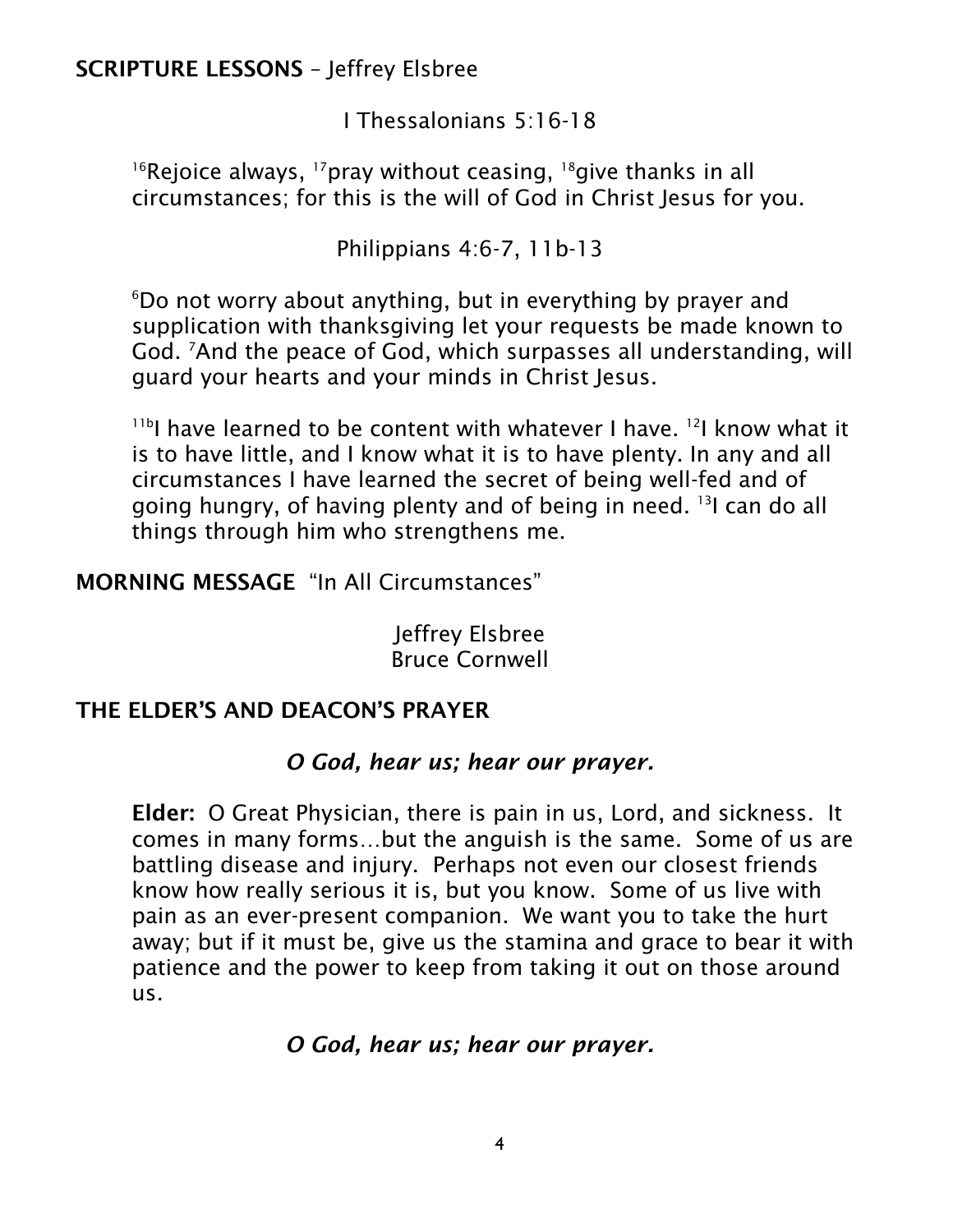Deacon: Some of us outwardly are a picture of health, but inside our heart of hearts, where you alone walk freely, something is wrong, something that sickens joy and love. Perhaps it stems from a very old tragedy, perhaps it is a recent heartbreak, perhaps it is conflict in our family, perhaps it is loneliness, perhaps it is doubt. Touch us, Lord. Heal our memories; free us from what is past.

## *O God, hear us; hear our prayer.*

Elder: Others of us are doing our best with the pain of a loved one as an illness or heartbreak ravages one we hold dear. Often there is very little we can do directly, even though we might gladly change places with that person if we could. Be near to those we name before you in our hearts, relieve the loneliness of their struggle, battle their pain, lift their spirits, restore their joy.

## *O God, hear us; hear our prayer.*

Deacon: We pray for the sickness that infects our world and allows countries to go to war… allows neighbors to fight neighbors… and allows civilians to be tortured and maimed in war's hatred. We pray for this world where poverty dulls the eyes and cripples the mind, where hope and safety are luxuries only the rich can sample. Use us as instruments of your healing in the world around us. Motivate us to become alert and informed. Do not let us hide our hearts and minds from that which is too terrible for us to bear. Free us to do our part, knowing that you can and do bear the burden of our world.

> *O God, hear us; hear our prayer. O God, hear us; hear our prayer. O God, hear us; hear our prayer.*

## THE LORD'S PRAYER

*Our Father who art in heaven, hallowed be your name, your kingdom come, your will be done, on earth as it is in heaven. Give us this day our daily bread. And forgive us our debts, as we forgive our debtors. And lead us not into temptation, but deliver us from evil for yours is the kingdom, and the power and the glory forever. Amen.*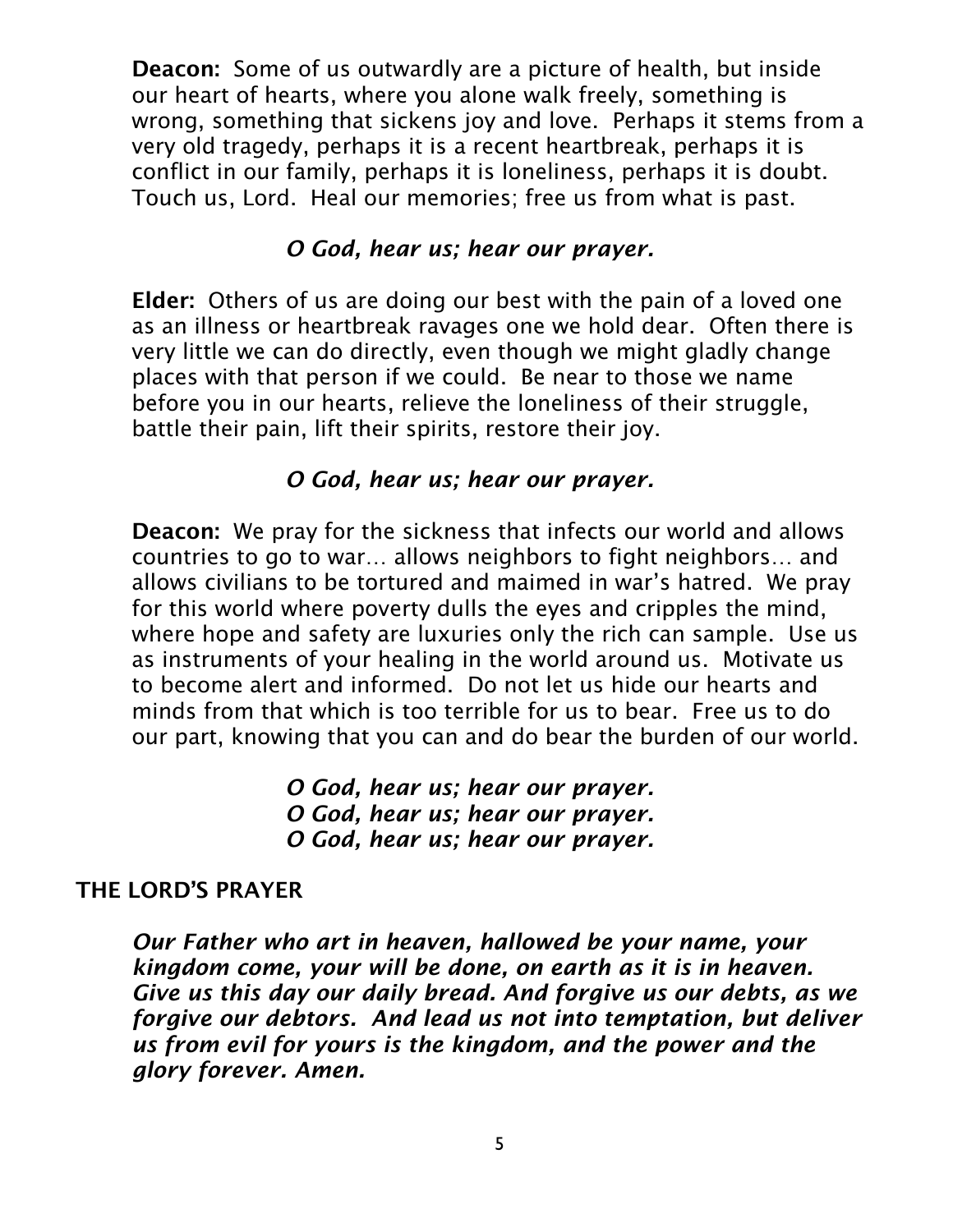## THE LAYING ON OF HANDS AND ANOINTING WITH OIL

May the hands of the Great physician, Jesus Christ, fill your whole being - body, mind and spirit - with divine blessing and healing. Amen.

HYMN 516 "In the Lord I'll be Ever Thankful" (3 times)

*In the Lord I'll be ever thankful, In the Lord I will rejoice! Look to God, do not be afraid. Lift up your voices, the Lord is near, Lift up your voices, the Lord is near.*

**\*BENEDICTION** 

### **\*THE IRISH BLESSING**

*May the road rise to meet you, May the wind be ever at your back, May the sunshine warm upon your face, And the rains fall soft upon your fields. And until we meet again, and until we meet again, May the God who loves us all Hold you in the palm of His hand.*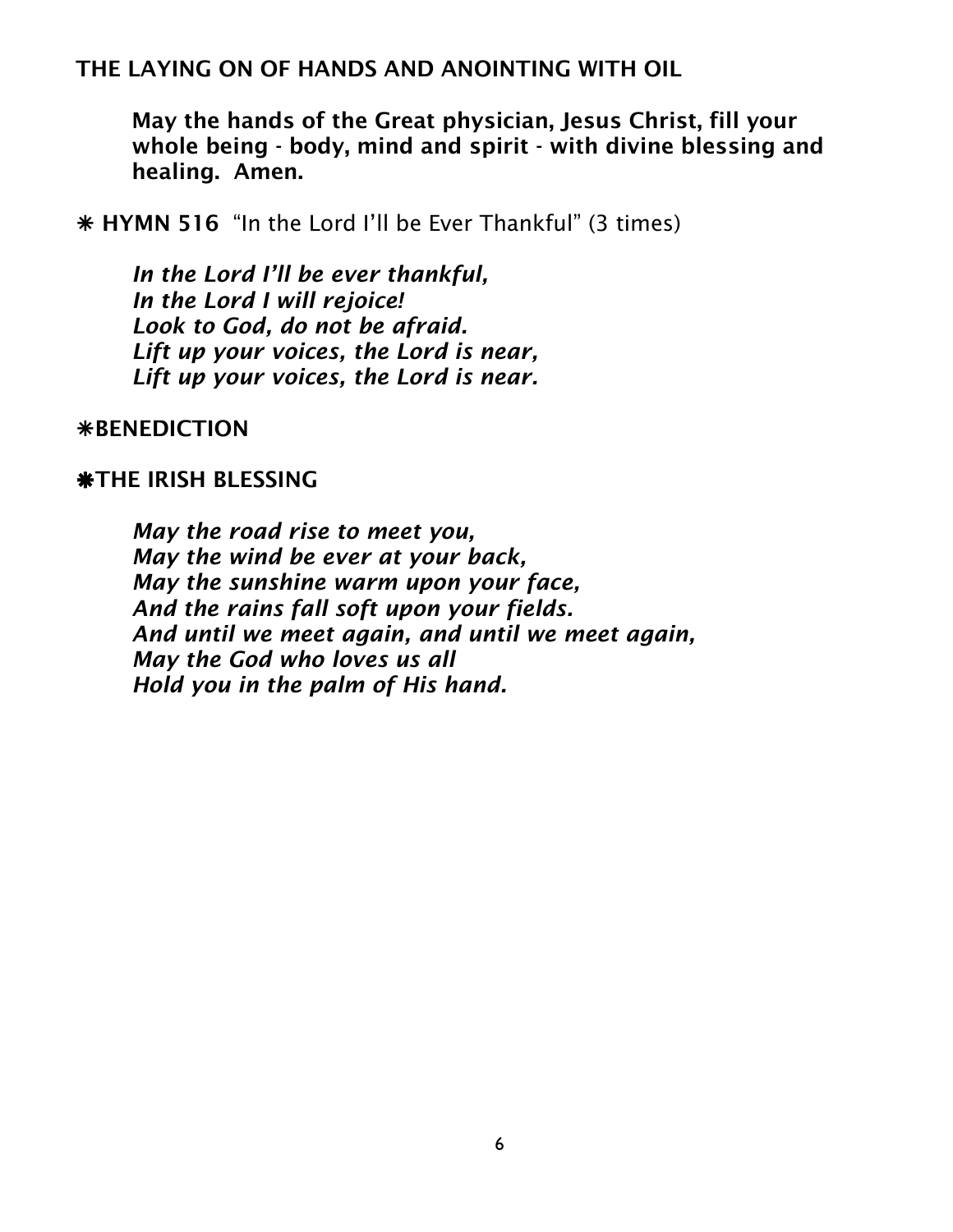Minister of Word and Sacrament Rev. Bruce K. Cornwell

Director of Music Ministries Benjamin April

> Elder of the Day Lisa McGee

Deacon of the Day Ellen Buono

Liturgist Deanndra Macomber

Children's Message Lisa McGee

Sound Technician Jerry Kallner

Video Technician Alex Huiest

## Copyright Licenses

In Christ Alone Words & Music: Stuart Townend & Keith Getty © 2002 Thankyou Music Used by Permission. CCLI License # 21149226

#### You are My Hiding Place

Words & Music: Michael Ledner © 1981 Maranatha! Music Used by Permission. CCLI License # 21149226

Lord, Be Glorified

Contributors: Bob Kilpatrick Text: © 1978, Radiant Music Used by Permission: One License A 719501

#### Wait For The Lord

Contributors: Jacques Berthier, Taizé © 1984, Les Presses de Taizé, GIA Publications, Inc., agent Used by Permission: One License A 719501

You Are Mine Words & Music: David Haas © 1991 GIA Publications Used by Permission: One License A 719501

#### In the Lord I'll be Ever Thankful

Words & Music: Jacques Berthier © 1991 Les Presses de Taize Used by Permission: One License A 719501

#### The Irish Blessing

Words: Traditional Music: Benjamin April © 2021 Benjamin April Used by Permission. Benjamin April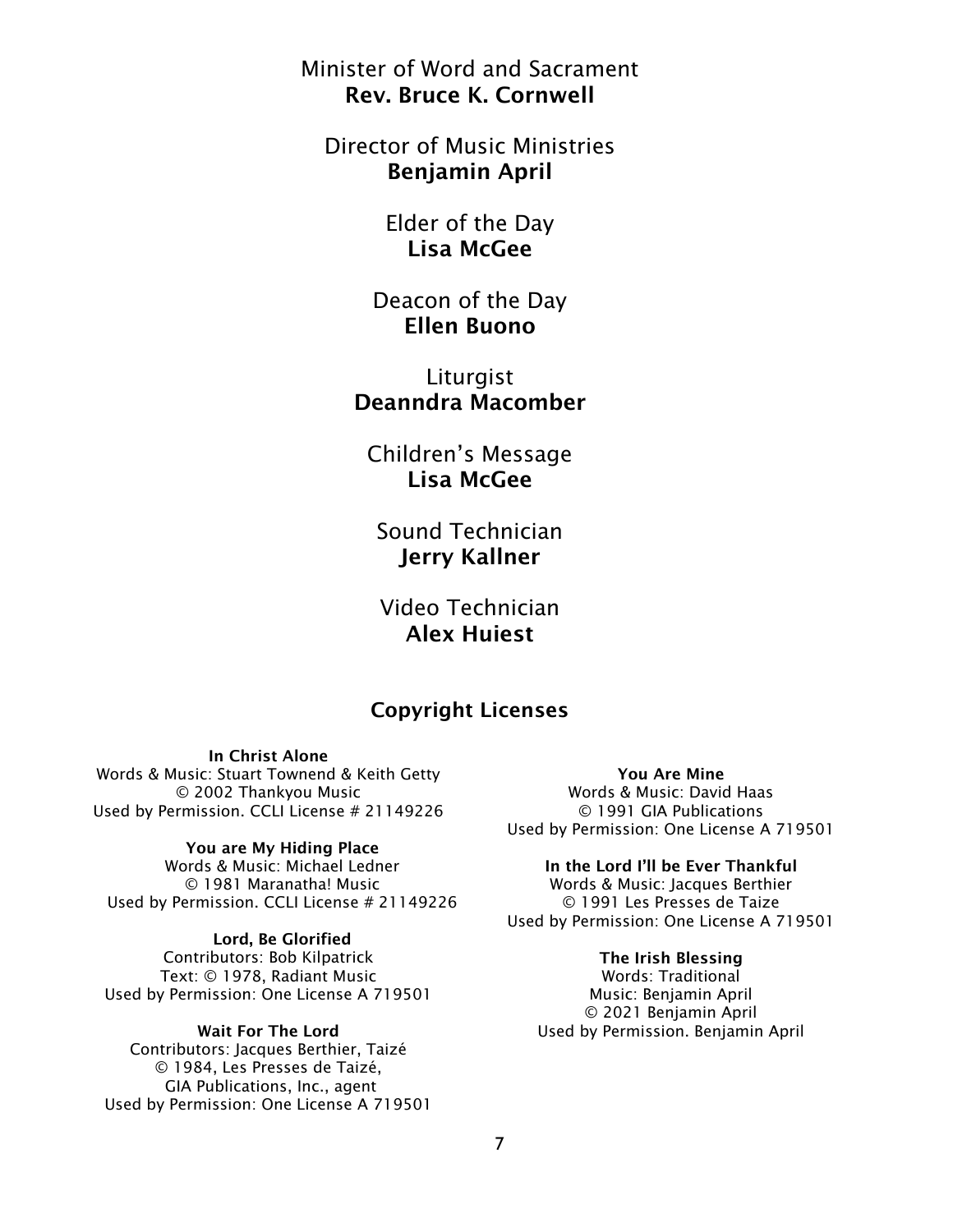Offerings and gifts to the church may be submitted online via PayPal (link found below or on our website), by mailed check, by direct bank payment or by placing them in the offering box located near the exit.





Website: [www.communityreformedchurch.com](http://www.communityreformedchurch.com/)

Mailing Address: Community Reformed Church of Colonie 701 Sand Creek Road Colonie, NY 12205

# GENERAL NOTICES

Today, Sunday School for children in grades 3-6 meets in the Gathering Room from 9:00 to 9:45 am.

# Monday, March 28

"Shirley's Shawls" - the prayer shawl ministry of the Community Reformed Church of Colonie will meet in the gathering room at 6:00 pm on Monday, March 28th. Anyone interested in being part of this ministry is welcome to join us. Please contact Linda Murphy with any questions, [lindamurph98@aol.com.](mailto:lindamurph98@aol.com)

# Friday, March 25

Al-Anon - 7:30-8:30 pm meets in the Gathering Room.

The March Mission of the Month is the City Mission of Schenectady. "City Mission of Schenectady, founded in 1906, is dedicated to sharing the Gospel of Jesus Christ in word and deed.

Our ministries are seeking to comprehensively meet the needs of the poor in a manner that dignifies and strengthens the individual, the family, and the community." They provide food, shelter, clothing, employment assistance, and emotional/behavioral support.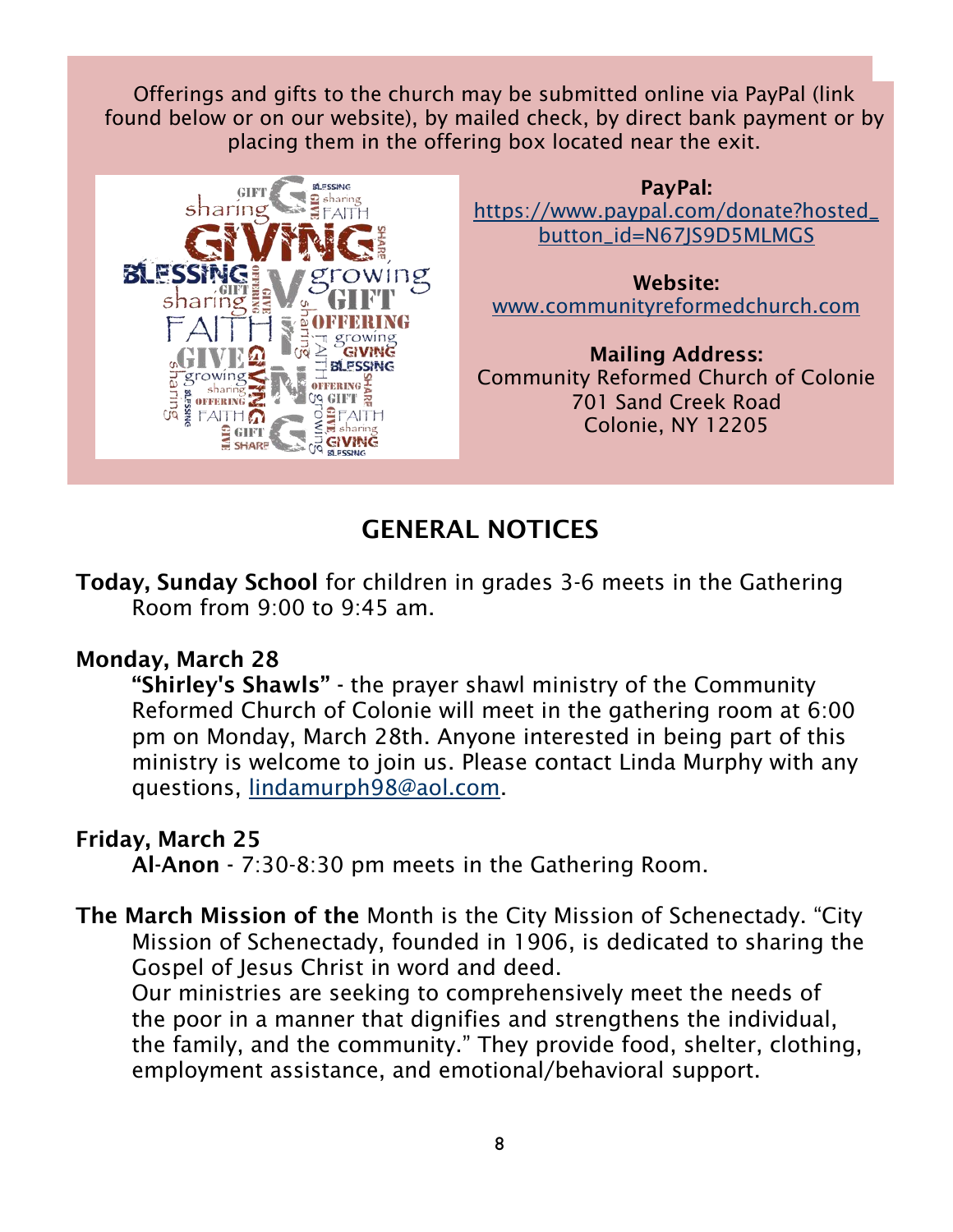You can support the City Mission by utilizing your yellow "Mission of the Month" offering envelope for March, through written check made out to CRCC with "March Mission of the Month" written in the memo, or by direct donation on their web site: <https://www.citymission.org/donate/> .

Camp Fowler – It's not too early to plan for summer 2022. If any children are interested in attending Camp Fowler this summer, there are scholarships available. Contact Doris Neese at 518-456-6239 for further information.



The Lenten Cross which hangs behind the pulpit was created by our worshippers who participated in the Ash Wednesday service. On each slip of folded paper nailed to this cross we have privately acknowledged our separation from God. This cross is fashioned from a Christmas tree trunk symbolizing both the birth and death of our Lord.

# In Person Worship Guidelines

Even though you may be vaccinated, mask wearing continues to be encouraged to protect our vulnerable and medically compromised worshippers. We ask you to respect the distance and comfort levels of others.

Reminder: If you are feeling under the weather, please remain home and participate in worship via Zoom

# ZOOM

To join in Devotions, The Wired Word and Sunday Worship via Zoom, use the link below:

<https://us02web.zoom.us/j/6880887155>

Meeting ID: 688 088 7155 By Phone: 1-646-558-8656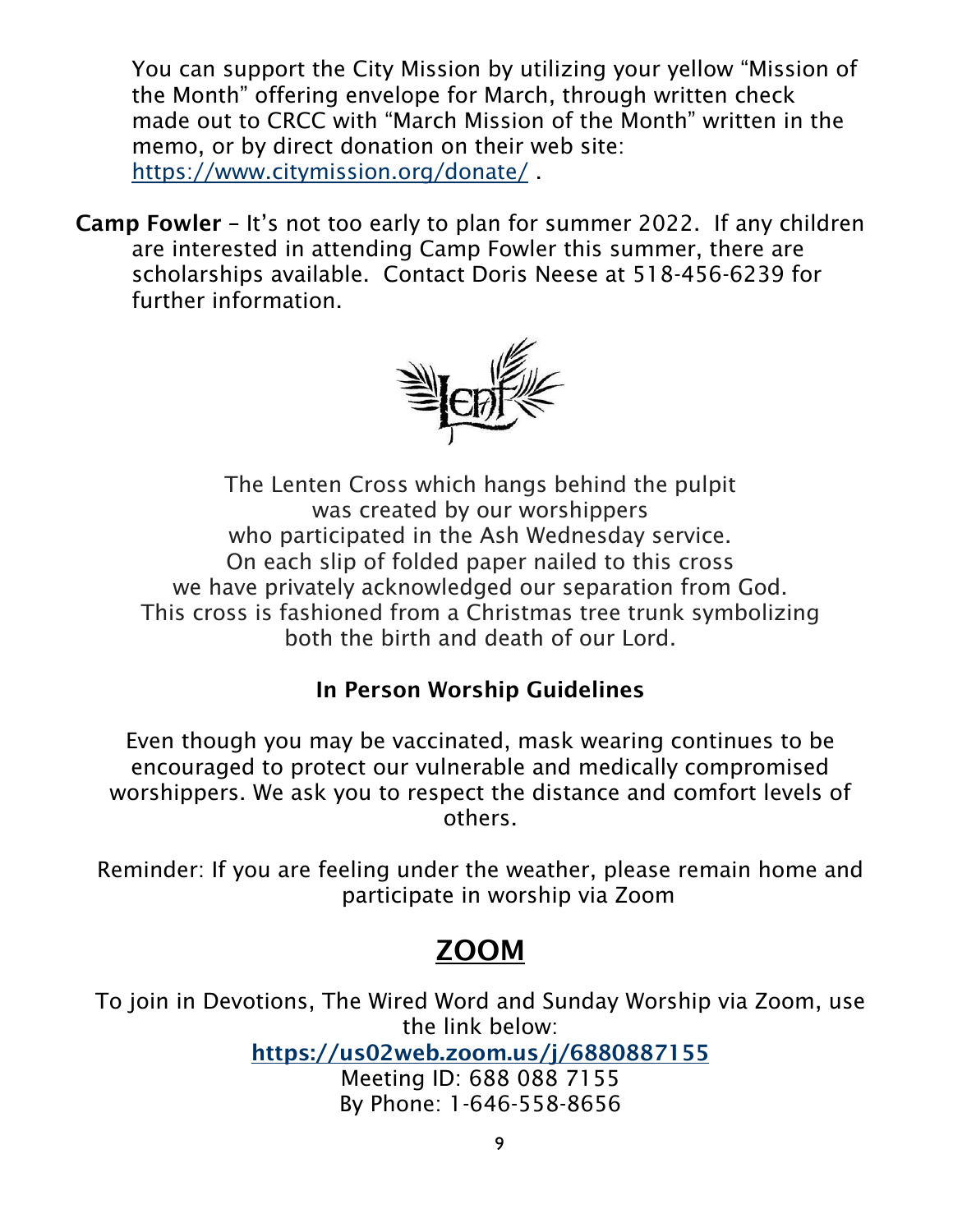

# **Easter Flowers**

**All plants are \$10 each. Because of supply limitations, orders must be submitted by MARCH 30**

| Lily                 |
|----------------------|
| <b>Gerbera Daisy</b> |
| Mum                  |
| <b>Tulip</b>         |
| <b>Hyacinth</b>      |
| <b>Daffodils</b>     |
| Kalanchoe            |

**Given By: \_\_\_\_\_\_\_\_\_\_\_\_\_\_\_\_\_\_\_\_\_\_\_\_\_\_\_\_\_\_\_\_\_\_\_\_\_\_\_\_\_\_\_\_\_\_\_\_\_\_\_**

**In Honor Of: In the contract of**  $\mathbf{C}$ 

**In Memory Of:\_\_\_\_\_\_\_\_\_\_\_\_\_\_\_\_\_\_\_\_\_\_\_\_\_\_\_\_\_\_\_\_\_\_\_\_\_\_\_\_\_\_\_\_\_\_\_\_\_\_\_\_\_\_\_**

**Total number of plants: \_\_\_\_\_\_**

**Total amount enclosed: \_\_\_\_\_\_**

**Flowers supplied by George's Market and Nursery. Checks should be made payable to CRCC.** 

ନ୍ଦ୍ରତଃ

**Community Reformed Church 701 Sand Creek Road, Colonie NY 12205 crcclori@gmail.com 518-869-5589 www.communityreformedchurch.com**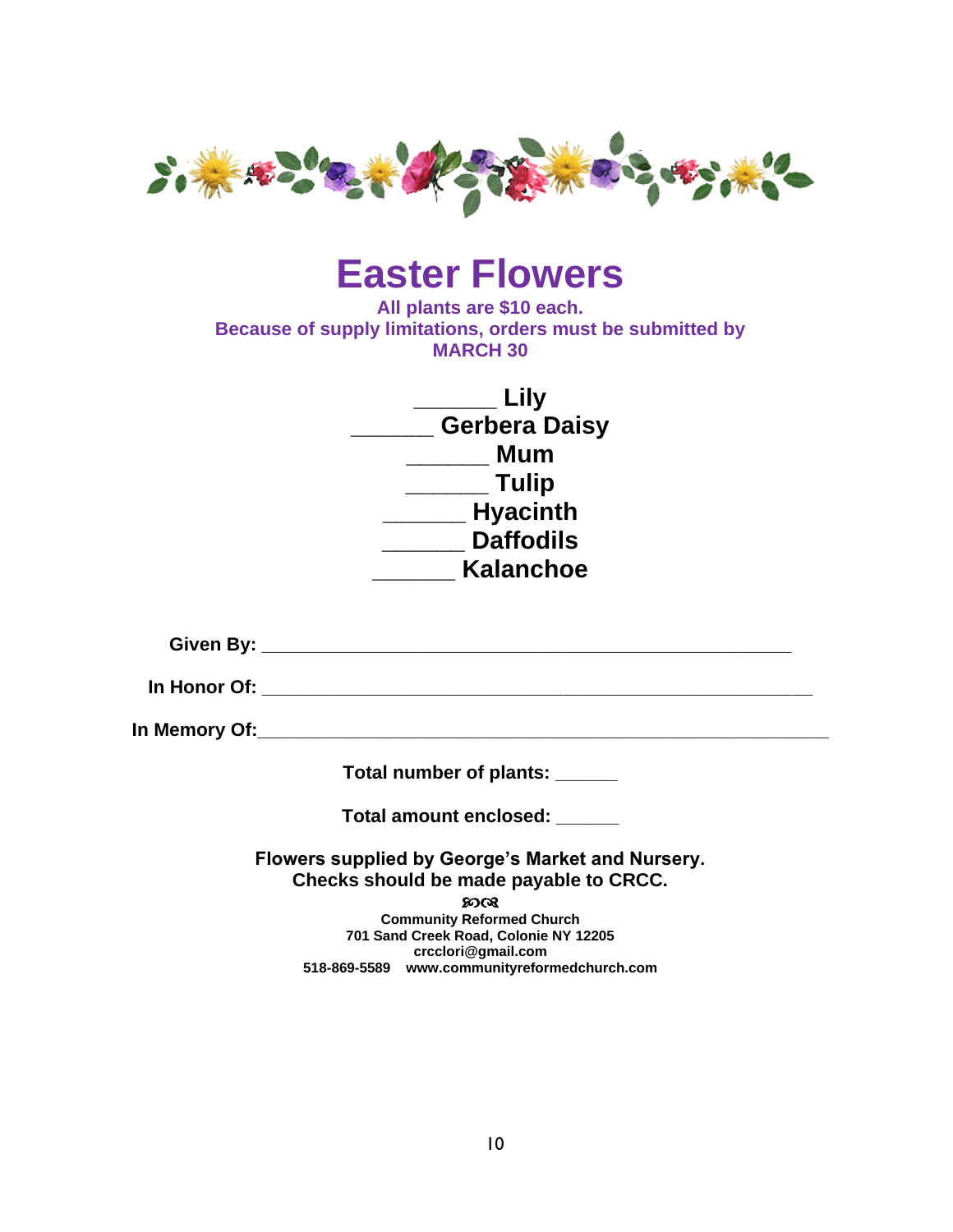# COMMUNITY REFORMED CHURCH OF COLONIE STAFF AND CONSISTORY

STAFF E-MAIL ADDRESSES FOR THE CONSISTORY

Rev. Bruce K. Cornwell, Pastor [BruceKCornwell@gmail.com](mailto:BruceKCornwell@gmail.com)

Ben April, Director of Music benapril27@gmail.com

Sarah Huiest, Youth Coordinator & Communication/Media Coordinator [crccsarah@gmail.com](mailto:crccsarah@gmail.com)

> Lori Coté Church Office & Video Technician [crcclori@gmail.com](mailto:crcclori@gmail.com)

# Elders

Karl Coté Ana Crosbourne Marissa Lombardo Linda Murphy

## **Deacons**

Kevin Bottini Ellen Buono Marvin Helf Kevin Ingalls

Prayer E-Chain

### Please email prayer requests to:

Sandy Cornwell [crccsandy@gmail.com](mailto:crccsandy@gmail.com) Karen Latta [kmlatta@nycap.rr.com](mailto:kmlatta@nycap.rr.com)

## Daily Scripture Readings

11 Monday - Isaiah 43:16-21 Tuesday - Psalm 126:1-3 Wednesday - Psalm 126:4-6 Thursday - Philippians 3:4-11 Friday - Philippians 3:12-14 Saturday - John 12:1-8 Sunday - Fifth Sunday in Lent